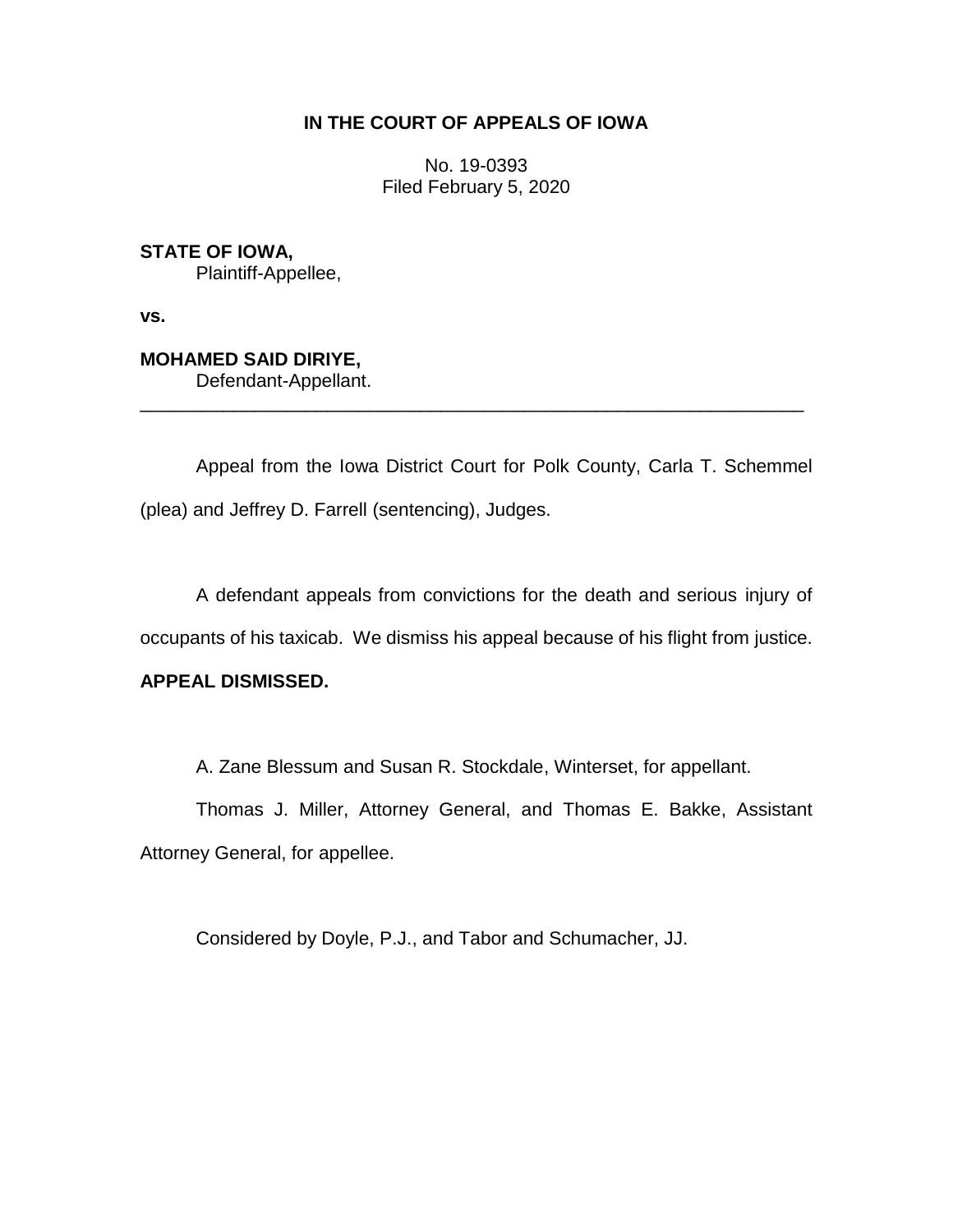### **SCHUMACHER, Judge.**

In the early morning hours of January 19, 2017, taxicab driver Mohamed Said Diriye picked up passengers Shawn Koltiska and Joseph Foster for transport to their hotel. There was a dense fog advisory in effect, with visibility down to a quarter of a mile. The roadway was damp. Diriye was driving between fifty-three and fifty-eight miles per hour in a forty-mile-an-hour zone. While driving, Diriye looked at his own cell phone as well as Koltiska's phone in an attempt to obtain directions to the hotel. At the intersection of two county roads, the taxi left the roadway, vaulting through the air for approximately forty-five to fifty-one feet before landing in a ditch, then ramping up and over a railroad track bed, coming to rest nose down in a ravine on the other side of the railroad tracks. Koltiska was killed in the crash. Foster suffered serious injuries to his back and abdomen. Diriye suffered minor injuries.

At the scene, deputies suspected Diriye, the taxi driver, was under the influence of alcohol. Diriye was asked to provide a breath sample at the hospital. Believing Diriye was attempting to avoid providing a proper sample, deputies obtained a search warrant to collect a blood sample. The lab report indicated Diriye's blood alcohol content was .163. Diriye was charged with operating while intoxicated causing death, reckless driving causing death, operating while intoxicated causing serious injury, reckless driving causing serious injury, and operating while intoxicated, second offense.

Diriye pleaded guilty on November 17, 2017, to homicide by vehicle by reckless driving, a class "C" felony; serious injury by vehicle by reckless driving, a class "D" felony; and operating while intoxicated, an aggravated misdemeanor.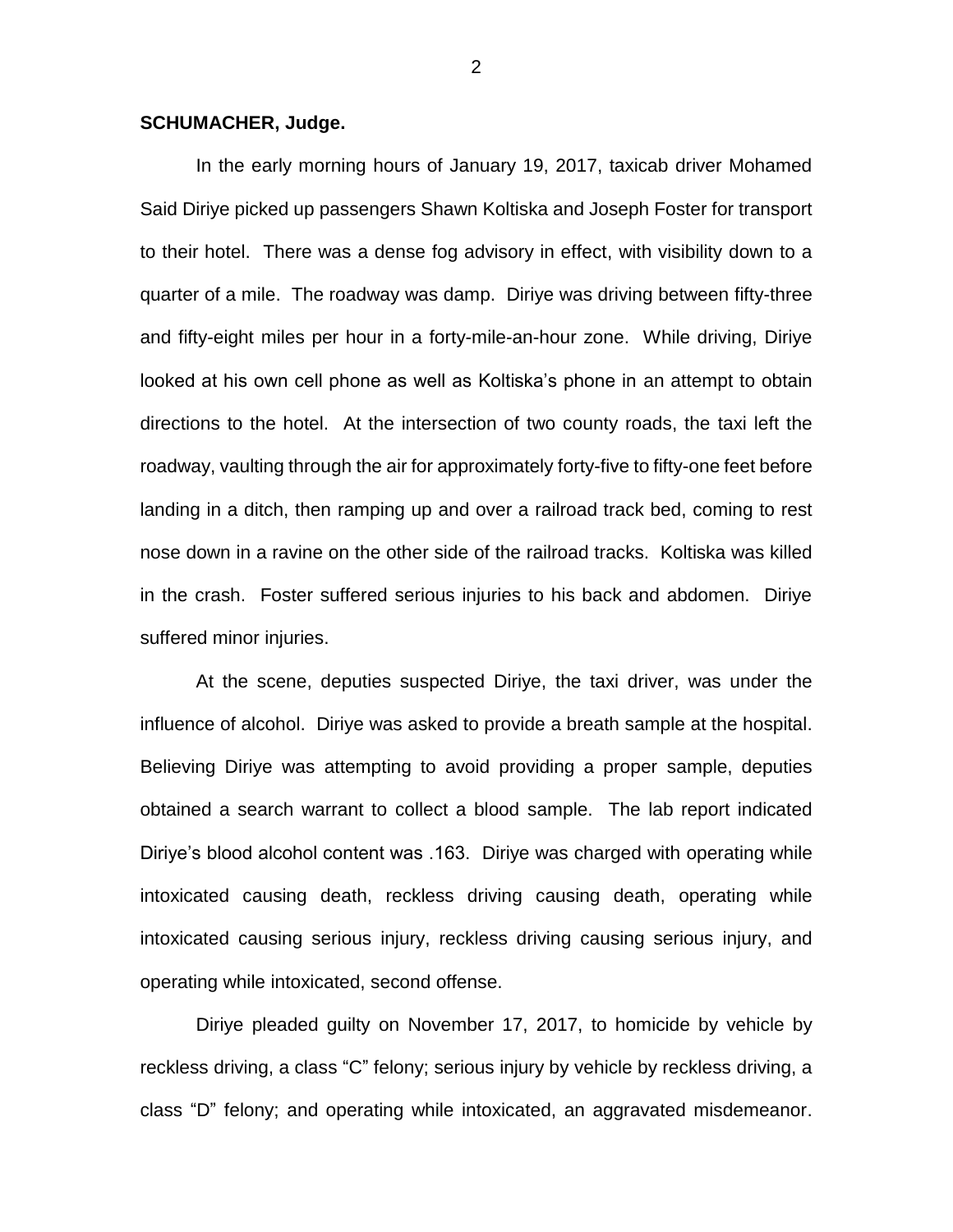Sentencing occurred on February 22, 2019, wherein Diriye was sentenced to a total of seventeen years of incarceration. Diriye appealed on March 5, 2019, and posted an appeal bond on March 6, 2019, contrary to Iowa Code section 811.1(2) (2019). <sup>1</sup> The State moved to correct the bond error on March 27, 2019. The court granted the motion on April 24, 2019, and provided Diriye until May 3, 2019, to present himself to be taken into custody. He failed to do so, and a bench warrant issued.

The State moved to dismiss Diriye's appeal on May 17, 2019, arguing Diriye forfeited his right to appeal by failing to present himself, citing *State v. Dyer*, 551 N.W.2d 320 (Iowa 1996). In *Dyer*, the Iowa Supreme Court invoked its inherent power to dismiss a defendant's appeal where the defendant fled the jurisdiction and did not return. 551 N.W.2d at 321. The *Dyer* court distinguished *State v. Byrd*, 448 N.W.2d 29, 30–31 (Iowa 1989), where the court had refused to dismiss an appeal because the defendant had been involuntarily returned to Iowa after fleeing to Missouri. *See also State v. Wilkins*, 693 N.W.2d 348, 350 (Iowa 2005) (refusing to dismiss an appeal where a defendant turned himself in after escaping from custody and was serving a life sentence in an Iowa prison). Neither such distinction is applicable in this appeal.

Diriye failed to turn himself in on or by May 3, 2019, and remains at large. We, like the *Dyer* court, find the instant appeal warrants dismissal due to the fugitive status of Diriye. This "rule allowing dismissal of fugitives' appeals has rested in part on enforceability concerns, and in part on a 'disentitlement' theory

 $\overline{a}$ 

3

<sup>&</sup>lt;sup>1</sup> Pursuant to Iowa Code section  $811.1(2)$ , a defendant shall not be admitted to bail if a defendant is appealing a class "C" felony included in section 707.6A.